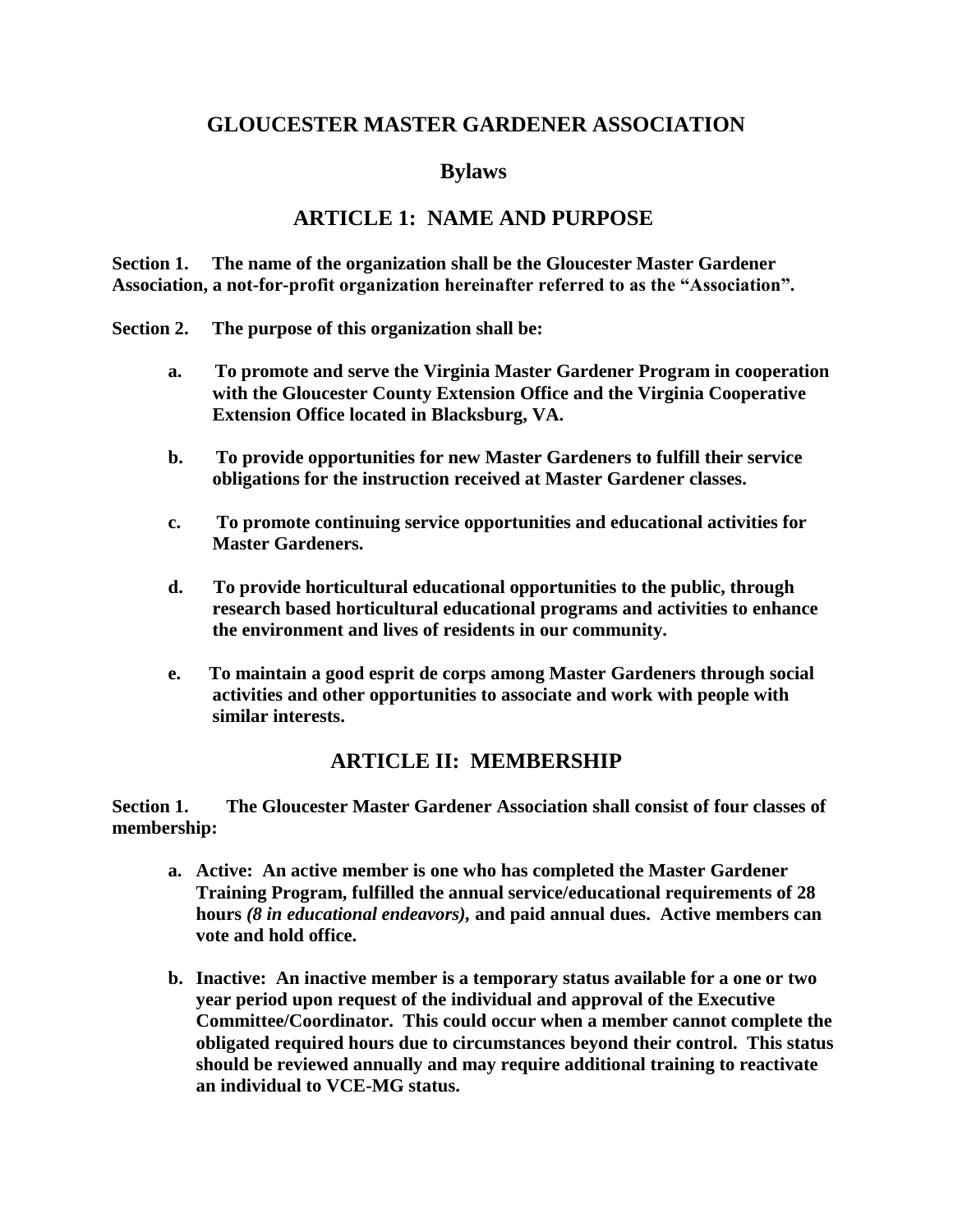- **c. Interns/Trainees: Intern/Trainee members are those enrolled in the Master Gardener Training Program. Upon completion of the class and the required 50 volunteer service hours within one year, these members can then become active members by paying annual dues.**
- **d. Emeritus: An Emeritus member is a dedicated Master Gardener who "retires" due to health or other reasons after 300 hours of service, or as determined by the Executive Board. This is a high honor status and should have limited use. This title is specifically for individuals who can no longer complete the requirements of remaining an active member but whose dedication and contributions have earned continued affiliation with the program.**

#### **Section 2. Dues**

**a. Dues are payable annually at the beginning of the year and become delinquent on March 1st of the same year. The amount of the annual dues is determined by the Executive Board.**

## **ARTICLE III: ORGANIZATION, ELECTION AND DUTIES**

#### **Section 1. Officers and Term of Office**

- **a. The elected officers of this association shall consist of a President, Vice-President, Secretary, Treasurer and a Member-At-Large. They form the nucleus of the Executive Board and shall be known as the Executive Committee.**
- **b. The term of office for all elected officers shall be for one year from January 1 to December 31. Any elected officer may be re-elected to the same office for the following year, but may not serve more than two (2) consecutive years in that same position. With the exception of the President, any elected officer may be elected to another position on the Executive Committee for another two year period. The President, following his/her tenure, will serve as Immediate Past President. No one should serve more than four consecutive years on the Executive Committee. If the Nominating Committee is unable to find a candidate for any Executive Committee position, the incumbent may serve with the Executive Committee's approval until the position is filled.**
- **c. Officers will be elected by a majority vote of the Association membership.**
- **Section 2. The duties of the officers of the Executive Committee shall be as follows:**
	- **a. The President shall preside at all meetings of the Association and of the Executive Board and shall coordinate the work of the Officers and Committees of the Association. The President will attend meetings held bimonthly of the Gloucester Leadership Council.**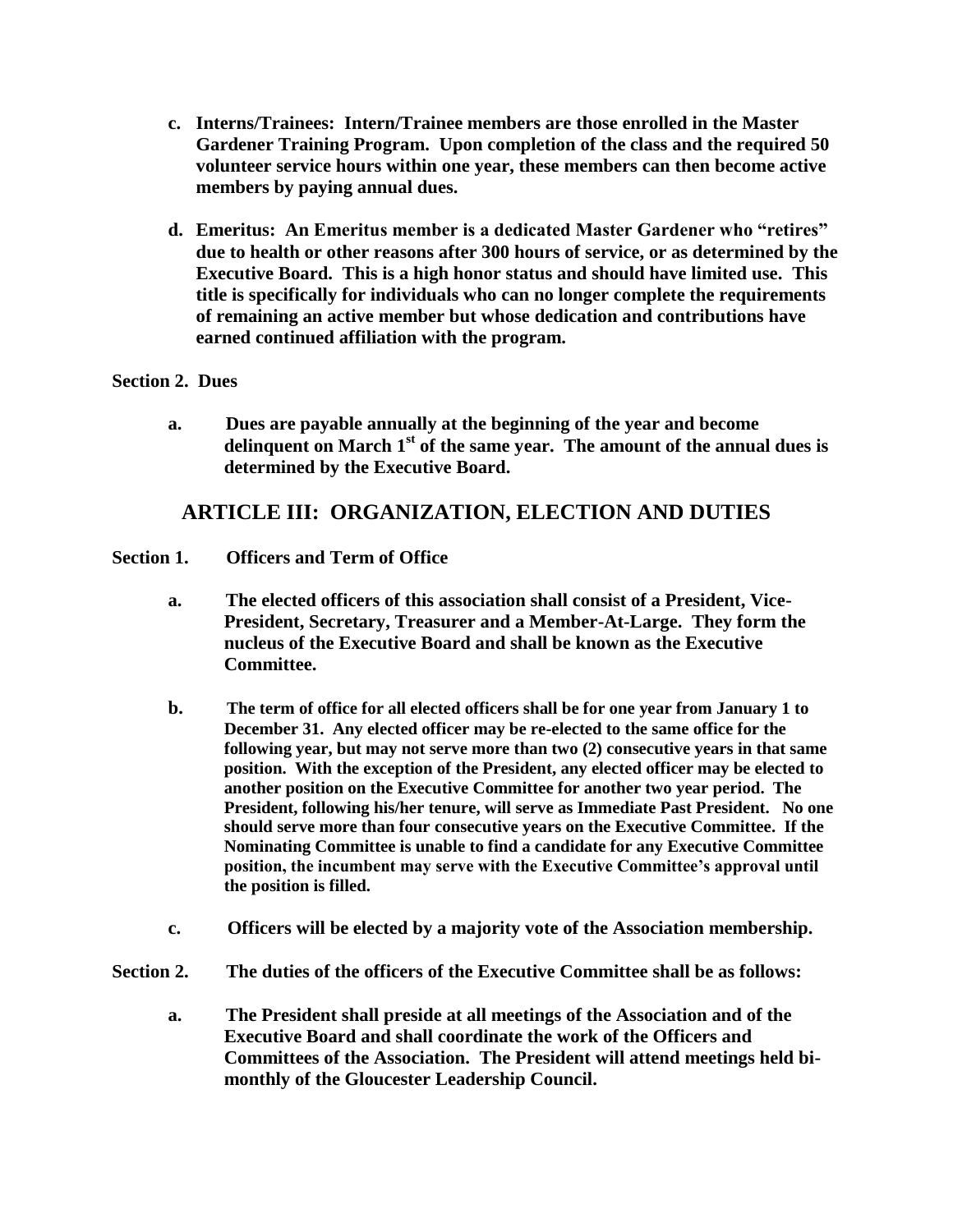- **b. The Vice-President shall perform the duties of the President in the event of his/her absence and such other duties as may be assigned by the President. The Vice President, at his or her discretion, shall preside as Chairman of the Project Review Committee.**
- **c. The Secretary shall record the minutes of all meetings of the Association and Executive Board and maintain a true and faithful record of each meeting. The Secretary shall also be responsible for all correspondence of the Association including but not limited to the mailing of information to members, thank you notes, get well cards, etc.**
- **d. The Treasurer shall maintain all funds of the Association, disburse any funds for official Master Gardener activities and provide financial reports as required by local, state or federal government. In addition, the Treasurer will prepare for an annual audit and draft an annual budget for review and approval of the membership.**
- **e. The Member-at-Large shall act as a liaison to the Executive Board representing the interests of the Association membership. The Member-at-Large shall also preside as Chairman of the Mentoring Committee.**

**Section 3. The Executive Board shall consist of the Executive Committee, the Immediate Past President of the Association, a member of the Extension Office and any other members such as Committee chairs, that the Board finds necessary to carry out the responsibilities of the Association. The Immediate Past President and the Member from the Extension Office will act only in an advisory capacity.**

- **a. A majority of the membership of the Executive Board shall constitute a quorum.**
- **b. All actions and business conducted by the Executive Board shall be by a majority vote of those present.**
- **c. The Executive Committee and Board shall meet at the call of the President as often as necessary to carry out the Association business. The Executive Board shall meet at least biannually.**
- **d. Duties of the Executive Committee and Executive Board shall be:**
	- **(1) To transact necessary day-to-day business in the intervals between Association membership meetings.**
	- **(2) To create committees and/or appoint individuals to plan and prepare for various programs and activities and to approve such plans and preparations.**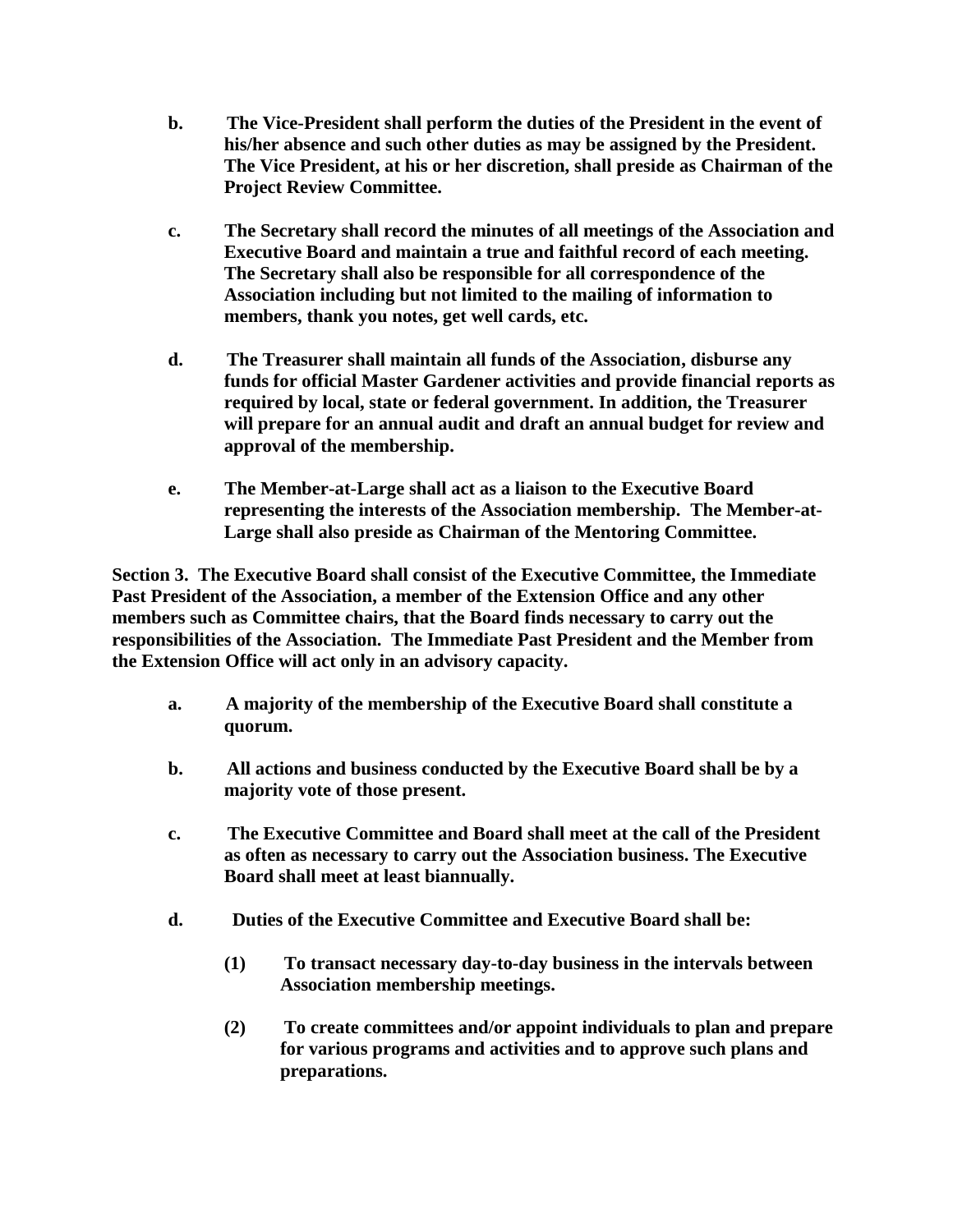**(3) To present a report of its activities and plans which will be detailed in the newsletter or, when applicable, at the Association membership meetings.**

# **ARTICLE IV: COMMITTEES**

**Section 1. Standing Committees will be created to manage and/or conduct important ongoing operations and responsibilities of the Association.**

- **a. Standing Committees and their chairpersons will be approved by the Executive Board. The term of service of the Committee chair/members will be for one year coinciding with the term of the elected officers of the Association.**
- **b. Standing Committee members may be reapproved by the Executive Board.**

**Section 2. Special Committees will be created to manage and/or conduct activities that are one-time events of short duration, or have a specific task to accomplish.**

- **a. Special committees and their chairpersons will be approved by the Executive Board.**
- **b. Special Committee's terms of service will continue until the activity or task for which they were appointed has been completed.**
- **Section 3. Vacancies shall be handled as follows:**
	- **a. Committee chair vacancies which develop for any reason shall be filled with the approval of the Executive Board in consultation with the remaining committee members.**
	- **b. Vacancies on the Executive Committee shall be filled by the nomination and majority vote of the Association membership on a qualified Association member who will then fill the unexpired term of office vacated.**

## **ARTICLE V: ASSOCIATION MEMBERSHIP MEETINGS**

**Section 1. Association Membership Meetings shall be held on the first Monday of the month, unless otherwise notified by phone, through e-mail or newsletter.**

**Section 2. The time and place will be designated by the President.**

**Section 3. All actions/recommendations submitted to the membership shall be approved by a majority vote of those present at the meeting.**